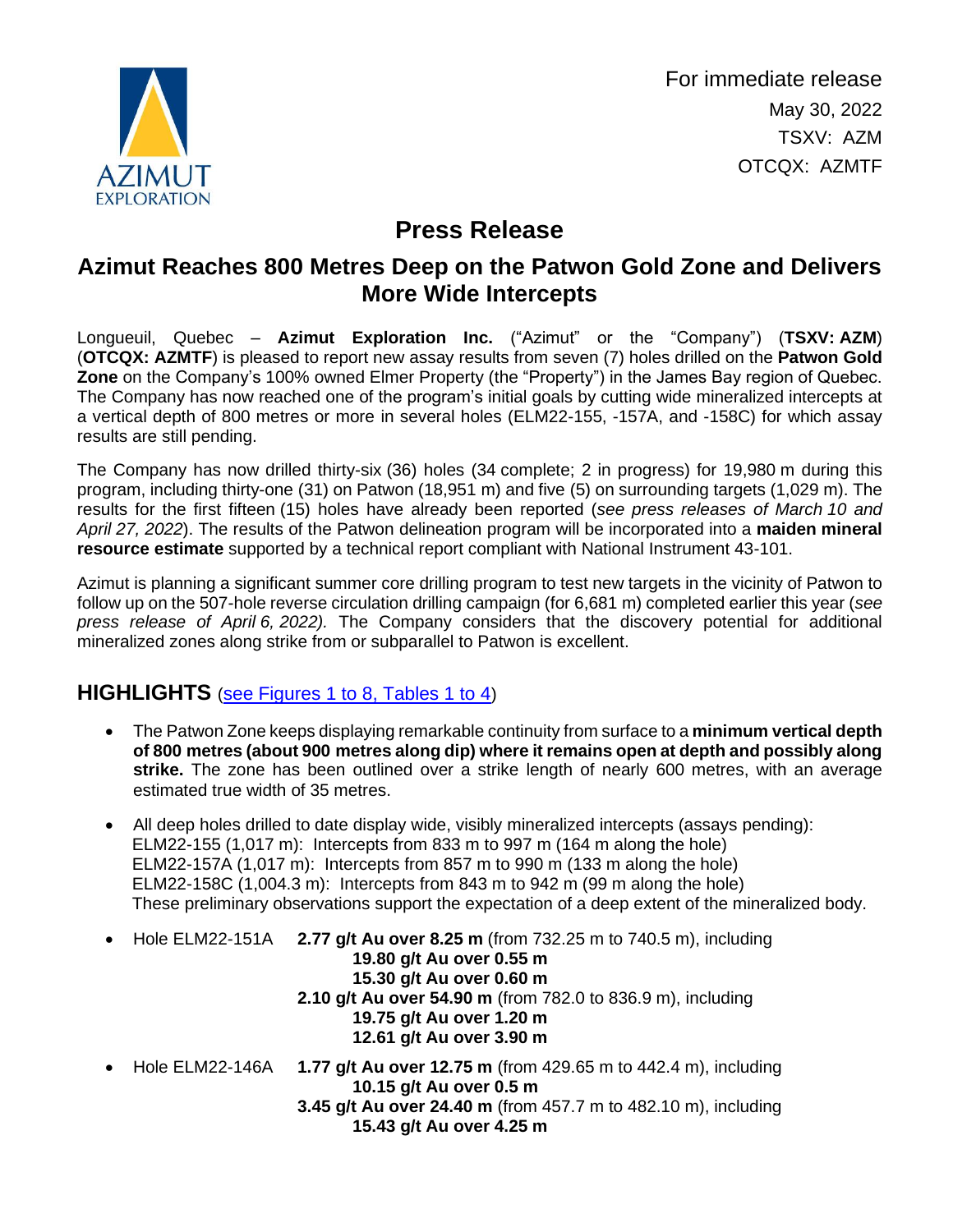- Hole ELM22-148 **1.22 g/t Au over 54.40 m** (from 486.0 m to 540.4 m), including **11.58 g/t Au over 3.50 m**
- Hole ELM22-149 **1.20 g/t Au over 26.55 m** (from 578.45 m to 605.0 m) **1.96 g/t Au over 7.35 m** (from 665.15 m to 672.5 m)
- Hole ELM22-147 **1.91 g/t Au over 2.80 m** (from 348.2 m to 351.0 m) **1.21 g/t Au over 21.00 m** (from 392.5 m to 413.5 m), including **6.79 g/t Au over 1.95 m**
- Patwon's **core zone** is characterized by *grade x thickness* **("GT") factors above 50** based on **estimated true widths** [\(see Figures 7 and 8\)](https://azimut-exploration.com/wp-content/uploads/2022/05/AZM_PR20220530_Fig7-8-p.pdf). This factor (example: 5.0 g/t Au x 10 m = 50 GT) is commonly used in the mining industry to rank and compare mineralized intercepts. At Patwon, visible gold in drill core is generally a reliable predictor for GT factors close to or higher than 50.
- Of the 31 delineation holes drilled so far during the current program, thirteen (13) display **visible gold grains** (ELM21-125, -127, -128, -129 and ELM22-132, -134, -136, -142, -143, -146A, -148, -151A, and-153).
- The delineation drilling program is structured on a systematic spacing of 50-metre centres from surface to a depth of 500 metres, and 50-metre by 75-metre centres down to 800 metres. Patwon is thought to be open along strike, and additional holes will test this.

The Elmer Property comprises 515 claims (271.3 km<sup>2</sup>) over a 35-kilometre strike length. The Property lies 285 kilometres north of the town of Matagami, 60 kilometres east of the village of Eastmain, and 5 kilometres west of the paved Billy-Diamond Highway, a major all-season highway. The region benefits from excellent infrastructure, including significant road access, a hydroelectric power grid, and airports.

### **Drilling Contract and Analytical Protocols**

The drilling contract was awarded to RJLL Drilling Inc. of Rouyn-Noranda, Quebec. The core diameter is NQ. The core samples were sent to ALS Laboratories in Val d'Or, Québec, where gold was analyzed by fire assay, with atomic absorption and gravimetric finishes for grades above 3.0 g/t Au. Samples were also analyzed for a 48-element suite using ICP. Azimut applies industry-standard QA/QC procedures to its drilling programs. All batches sent for analysis include certified reference materials, blanks, and field duplicates.

Dr. Jean-Marc Lulin, P.Geo., prepared this press release as Azimut's Qualified Person under National Instrument 43-101. Brigitte Dejou, P.Eng., Project Manager, and François Bissonnette, P.Geo. Operations Manager, have also reviewed the content of this press release.

#### **About Azimut**

Azimut is a leading mineral exploration company with a solid reputation for target generation and partnership development. The Company is actively advancing its wholly-owned flagship Elmer Gold Project to the initial resource stage in the James Bay region.

The Company uses a pioneering approach to big data analytics (the proprietary **AZtechMineTM** expert system), enhanced by extensive exploration know-how. Azimut's competitive edge is based on systematic regional-scale data analysis and concurrently active projects. Azimut maintains rigorous financial discipline and a strong balance sheet, with 81.9 million shares issued and outstanding.

#### **Contact and Information**

**Jean-Marc Lulin, President and CEO** Tel.: (450) 646-3015 – Fax: (450) 646-3045 **Jonathan Rosset, Vice President Corporate Development** Tel: (604) 202-7531 [info@azimut-exploration.com](mailto:info@azimut-exploration.com) [www.azimut-exploration.com](http://www.azimut-exploration.com/)